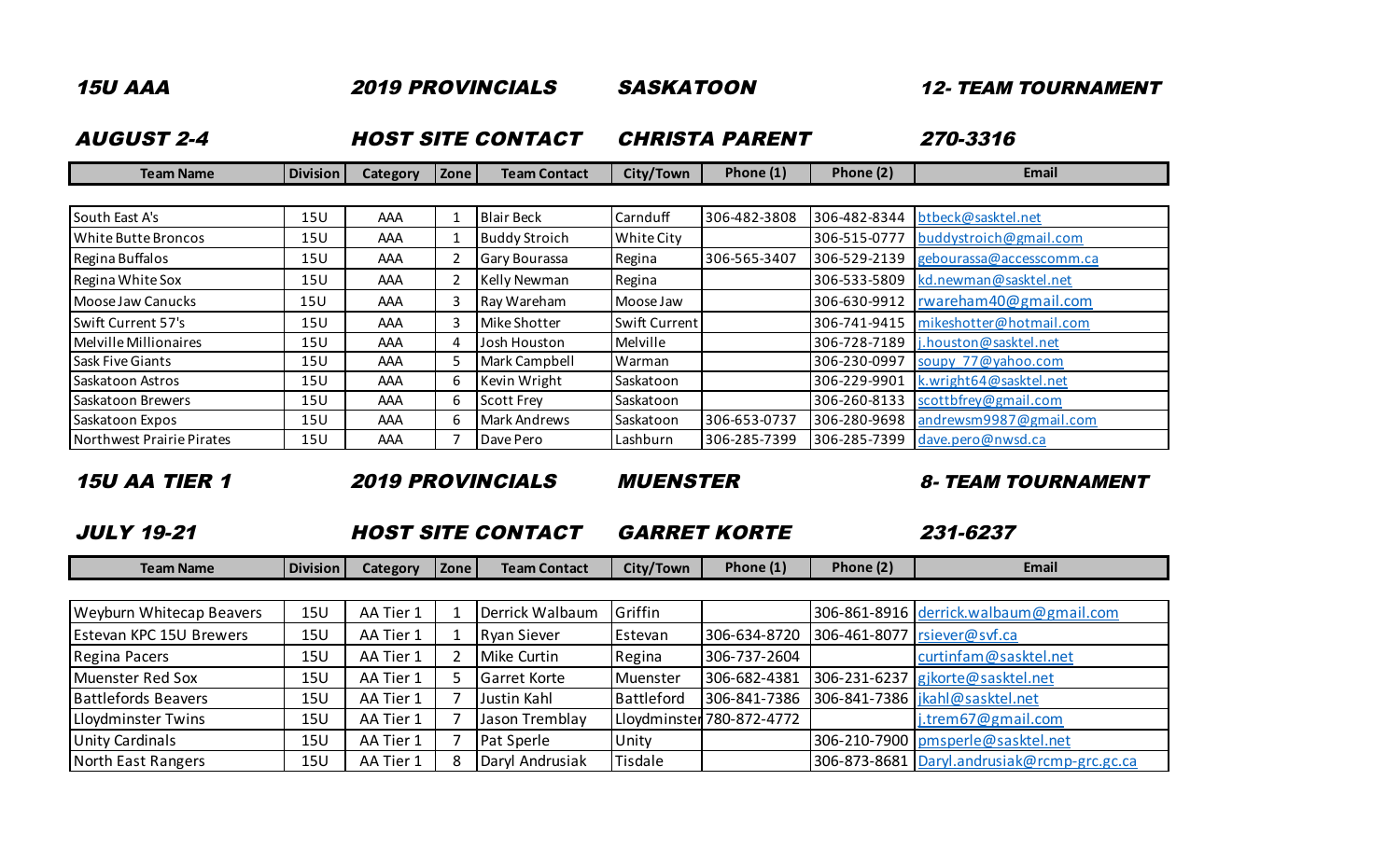| <i><b>15U AA TIER 2</b></i><br><b>JULY 19-21</b> |                 |           |                | <i><b>2019 PROVINCIALS</b></i> | <i><b>REGINA</b></i> |              |           | <b>8- TEAM TOURNAMENT</b>                  |  |
|--------------------------------------------------|-----------------|-----------|----------------|--------------------------------|----------------------|--------------|-----------|--------------------------------------------|--|
|                                                  |                 |           |                | <b>HOST SITE CONTACT</b>       | <b>LORNE CHOW</b>    |              |           | 527-1491                                   |  |
| <b>Team Name</b>                                 | <b>Division</b> | Category  | Zone           | <b>Team Contact</b>            | City/Town            | Phone (1)    | Phone (2) | Email                                      |  |
|                                                  |                 |           |                |                                |                      |              |           |                                            |  |
| Regina Blue Jays                                 | 15U             | AA Tier 2 | $\overline{2}$ | <b>Clark Munroe</b>            | Regina               |              |           | 306-529-3321   munroeclark@gmail.com       |  |
| Regina Buffalos                                  | 15U             | AA Tier 2 | $\overline{2}$ | <b>Russell Martin</b>          | Regina               |              |           | 306-530-4753   russel 01@sasktel.net       |  |
| Regina Pacers                                    | 15U             | AA Tier 2 | $\overline{2}$ | John Aston                     | Regina               |              |           | 306-527-6271 j.aston@atob.ca               |  |
| Regina White Sox                                 | 15U             | AA Tier 2 | $\overline{2}$ | Dean Moulding                  | Regina               | 306-569-2031 |           | 306-533-9951   info@callieclub.com         |  |
| Parkland Expos                                   | 15 <sub>U</sub> | AA Tier 2 | 4              | Larry Kitchen                  | Yorkton              | 306-783-5363 |           | 306-621-0251   kitchen@sasktel.net         |  |
| Saskatoon Blue Jay Slammers                      | 15U             | AA Tier 2 | 6              | Ryan Zimmerman                 | Saskatoon            |              |           | 306-270-2377   rzimmerman2436@gmail.com    |  |
| Saskatoon Cardinals                              | 15U             | AA Tier 2 | 6              | Cal Rock                       | Saskatoon            |              |           | 306-230-8515   hrocker66@sasktel.net       |  |
| Saskatoon A's                                    | <b>15U</b>      | AA Tier 2 | 6              | Sean Coleman                   | Saskatoon            |              |           | 306-260-0908 sean.coleman@airlinehotels.ca |  |

## 15U AA TIER 3 2019 PROVINCIALS MARTENSVILLE 8- TEAM TOURNAMENT

JULY 19-21 CELINE DUSENER 220-0103 HOST SITE CONTACT

| <b>Team Name</b>                 | <b>Division</b> | Category  | Zone | <b>Team Contact</b>  | City/Town     | Phone (1)                 | Phone (2) | Email                                 |
|----------------------------------|-----------------|-----------|------|----------------------|---------------|---------------------------|-----------|---------------------------------------|
|                                  |                 |           |      |                      |               |                           |           |                                       |
| Swift Current 57's               | <b>15U</b>      | AA Tier 3 |      | Eliaja Lafontaine    |               | Swift Curren 306-778-6348 |           | $306 - 741 - 3578$ eliaja@sasktel.net |
| Moose Jaw Canucks                | <b>15U</b>      | AA Tier 3 |      | Jeff Bauck           | Moose Jaw     |                           |           | 306-361-3014   jnavin0721@hotmail.com |
| Lumsden Cubs                     | 15U             | AA Tier 3 |      | Scott Kistner        | Lumsden       |                           |           | 306-596-0234 skistner@sasktel.net     |
| Humboldt Dodgers                 | <b>15U</b>      | AA Tier 3 |      | <b>Colin Ries</b>    | Humboldt      |                           |           | 306-231-7020 ajbay@sasktel.net        |
| <b>Sask Five Giants Sluggers</b> | <b>15U</b>      | AA Tier 3 |      | Trevor Hanley        |               | Martensville 306-220-1239 |           | hanleytrevor@yahoo.com                |
| <b>Watrous Lakers</b>            | 15U             | AA Tier 3 |      | Craig Anderson       | Watrous       |                           |           | 306-917-7536 andersonc983@gmail.com   |
| Saskatoon Brave Hawks            | <b>15U</b>      | AA Tier 3 | h    | Shawn Baier          | Saskatoon     |                           |           | 639-317-8044   baier@shaw.ca          |
| <b>Prince Albert Royals</b>      | <b>15U</b>      | AA Tier 3 | 8    | <b>Garnet Jensen</b> | Prince Albert |                           |           | 306-980-8422 garnetjensen27@gmail.com |